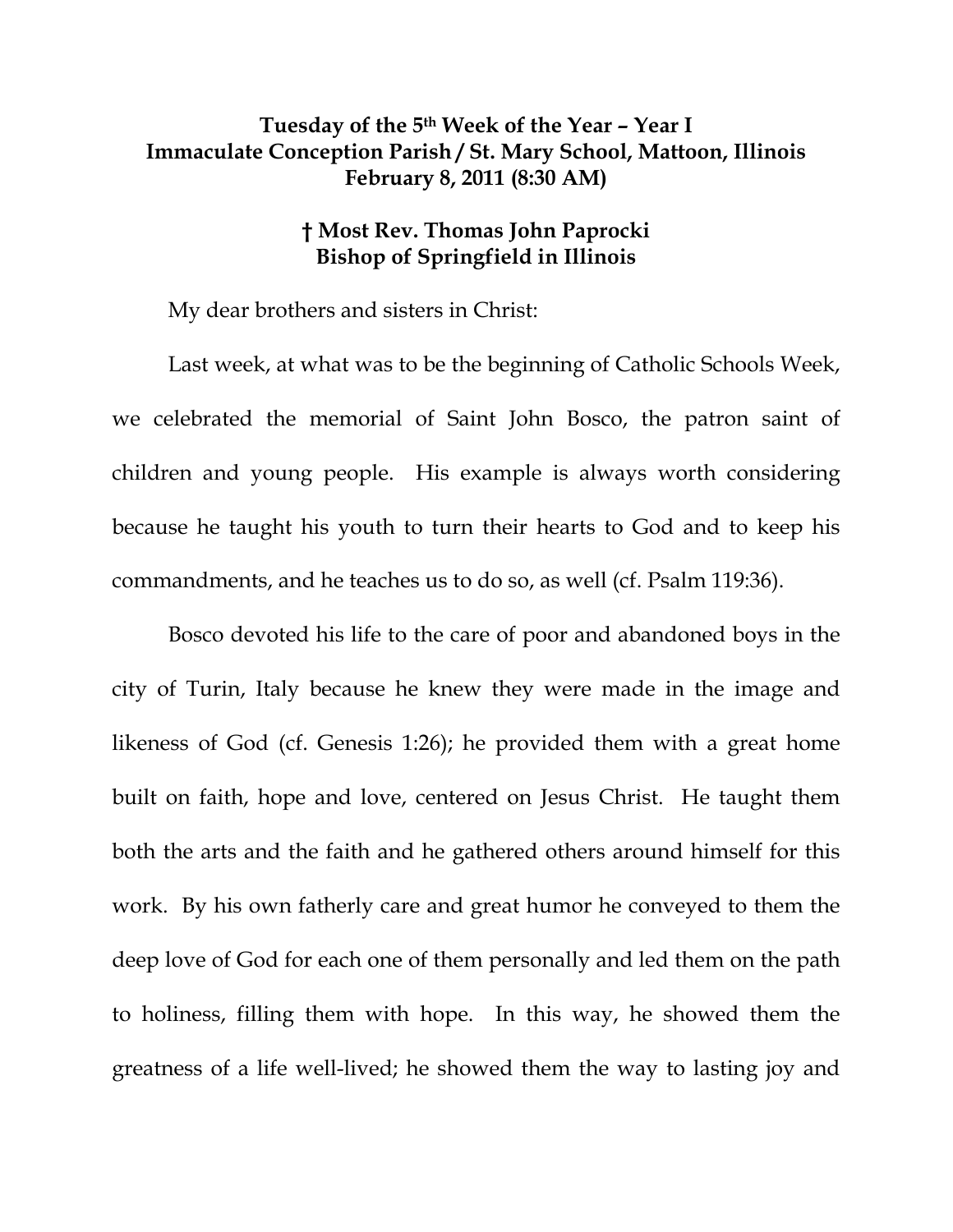peace, the desire of every heart. Through his love, Don Bosco helped them to know God is indeed mindful of them and that he always cares for them (cf. Psalm 8:5).

This was his life's ambition, the goal of his tireless mission and enthusiastic love, to lead souls to God by uniting them into the one Body of Christ, the Church (cf. I Corinthians 12:12). Is this same goal not at the heart of every Catholic school? The task of every Catholic school is the education of our children in the arts and sciences, and above all – and this must not be forgotten - an education in the faith of the Church. Through an education in the Christian faith and of the world, we seek to form our students to use well the talents and gifts they have been given by God to found as "good and faithful servant[s]" of God and good citizens (Matthew 25:21).

 Saint John Bosco, the great teacher and father to the young once said, "I have always labored lovingly for them [his boys]." With these words he provides an excellent model for all who have responsibility for young people; we must always work for them with the love of Jesus Christ always in our hearts. It is to his example that we – students, teachers, parents and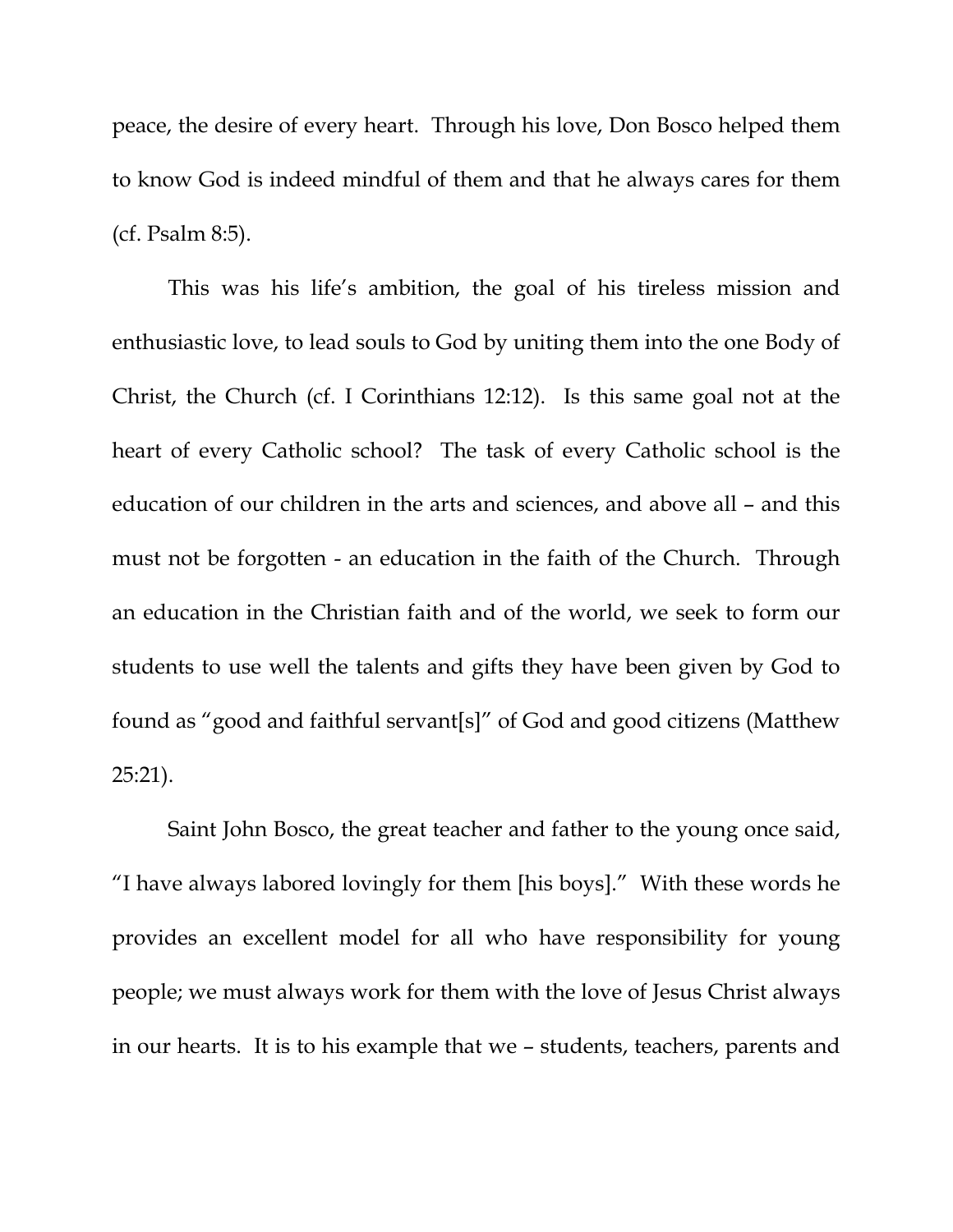volunteers – must look if we truly long to make of our Catholic schools an "A+ for America."

 To you, dear children and young people, the holy priest gives this advice: "Be cheerful, but let your cheerfulness be genuine, stemming from a conscience free from sin." The joy and enthusiasm of youth is no secret and even those who have grown old recall it with fondness, often desiring it again. Do not lose this joy! Do not let it be stifled, but let it come to perfection in Jesus Christ!

 There are many voices telling you where you will find the fulfillment of this joy, where you will find the happiness you desire deep within. Some of these voices are true, but many of them are false and promise you what they cannot give.

 Before you listen to these voices look first to see if the one who speaks is truly happy; be certain the voice is authentic. I am here to tell you, with great conviction, that the happiness you seek has a name and a face; the happiness you seek is Jesus Christ! Look to him and stay close to him always. Speak with him in your prayer; learn from him in the Sacred Scriptures; encounter him in the Sacraments. He will never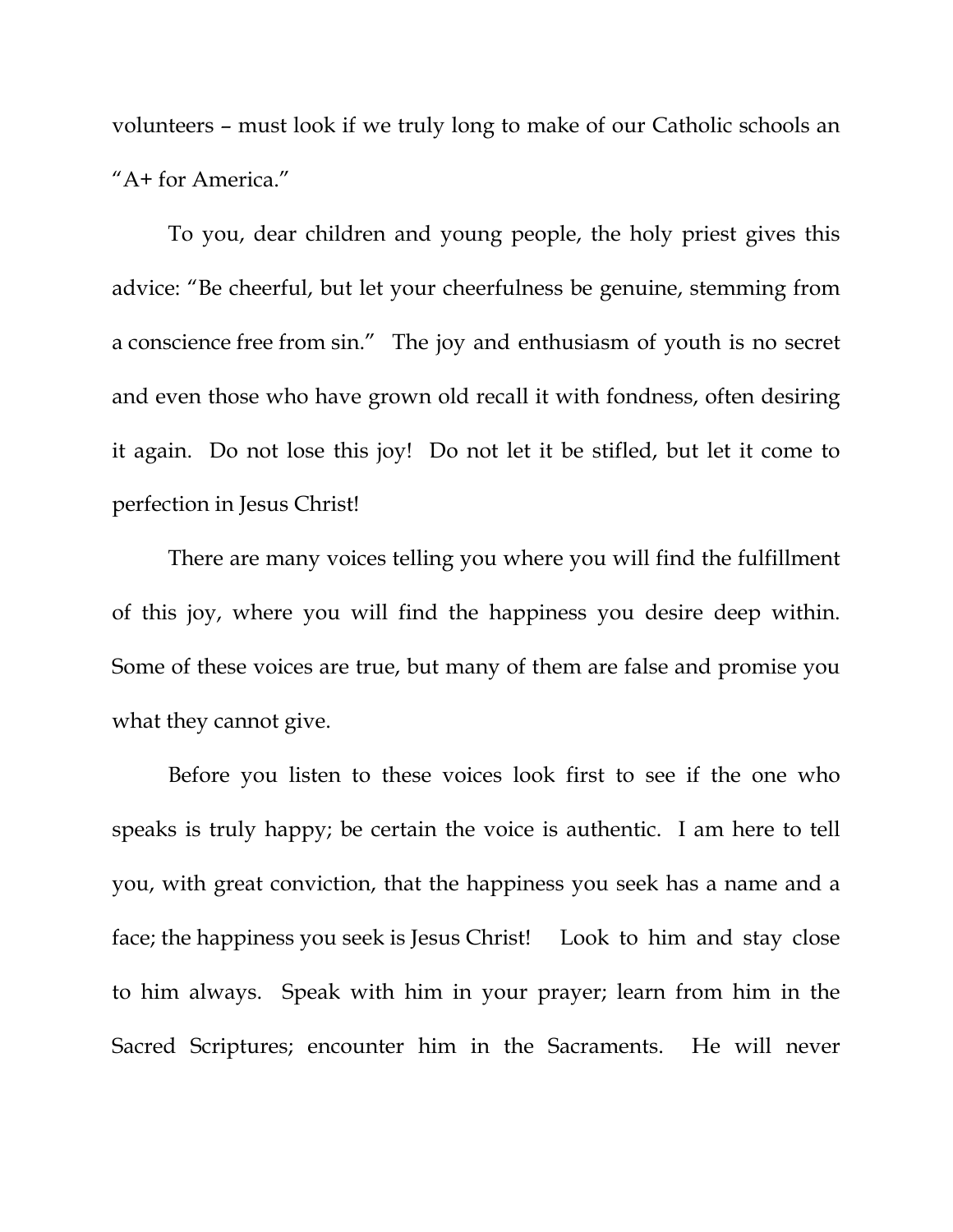abandon you or lead you astray; rather, he will always say to you, "Come, share your master's joy" (Matthew 25:23)!

 To you, dear parents, the Apostle to the Young addresses these words: "Raise your children with great care in the holy fear of God, because on this depends their health and blessings for your house." When you presented your sons and daughters to the Church and requested the gift of Baptism for them, you pledged to be the first teachers of your children in the ways of faith and the Church prayed that you would be the best of teachers.

 I urge you to renew this promise and make it the guiding principle behind the way you raise your children. Consider these powerful words John Bosco spoke once to a group of children:

Unfortunately, parents are not always good counselors because they are not always guided by what is best for their son's spiritual welfare, but by worldly considerations... But if your parents live their faith, they are your best counselors because they know you intimately and their advice can be naught but good and well-founded.

Always be guided by what is best: eternal life with God! By your example and teaching, show your children how to follow faithfully after Jesus Christ; to do so, you must first strive to follow Christ before all else.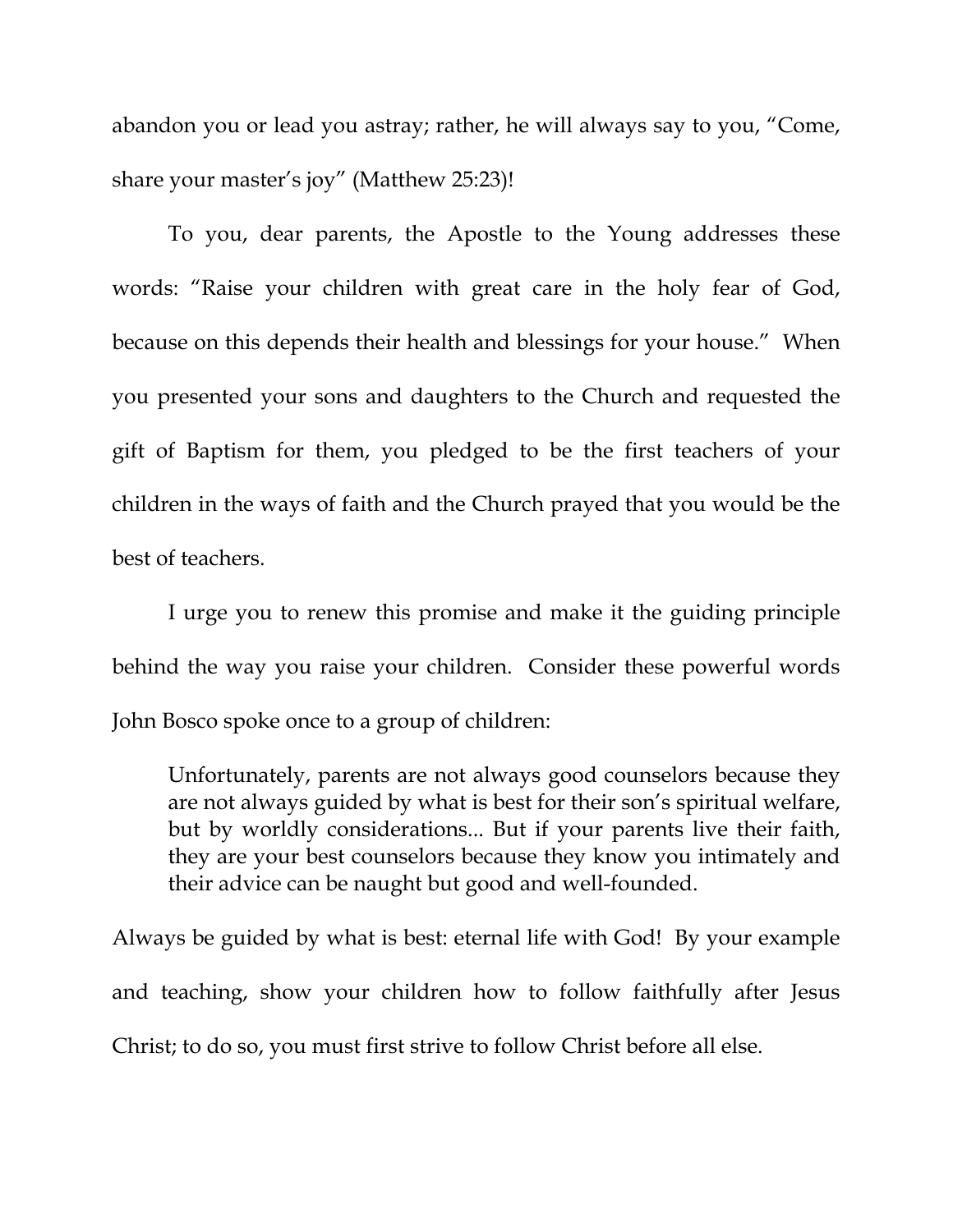To you, dear teachers, your exemplar gives this admonition and reminder: "The teacher who is seen only in the classroom and nowhere else, is a teacher and nothing more; but let him go with his boys to recreation and he becomes a brother." If you share in the joys and interests of your students they will know that you love them and will then better learn from you. Do not seek to be simply a teacher, but seek to be a fellow disciple of the Lord, a mentor and a guide to the young.

 Before you, my brother priests, the example of Saint John Bosco shines like a great light illuminating the path of authentic ministry to the young souls entrusted to your care. Love these children as your own sons and daughters, thinking always of their true good. Look always to Don Bosco and learn well from him, that you may lead your spiritual children ever closer to Jesus Christ. Let his words spoken near his death be yours: "Tell the boys that I shall be waiting for them all in Paradise."

 Dear friends, if each of us follows these profound words of Saint John Bosco our Catholic schools will help transform our nation and, more importantly, will instill the love of God in our children. The character of a society is only as good as the character of its individuals. Let each of us,